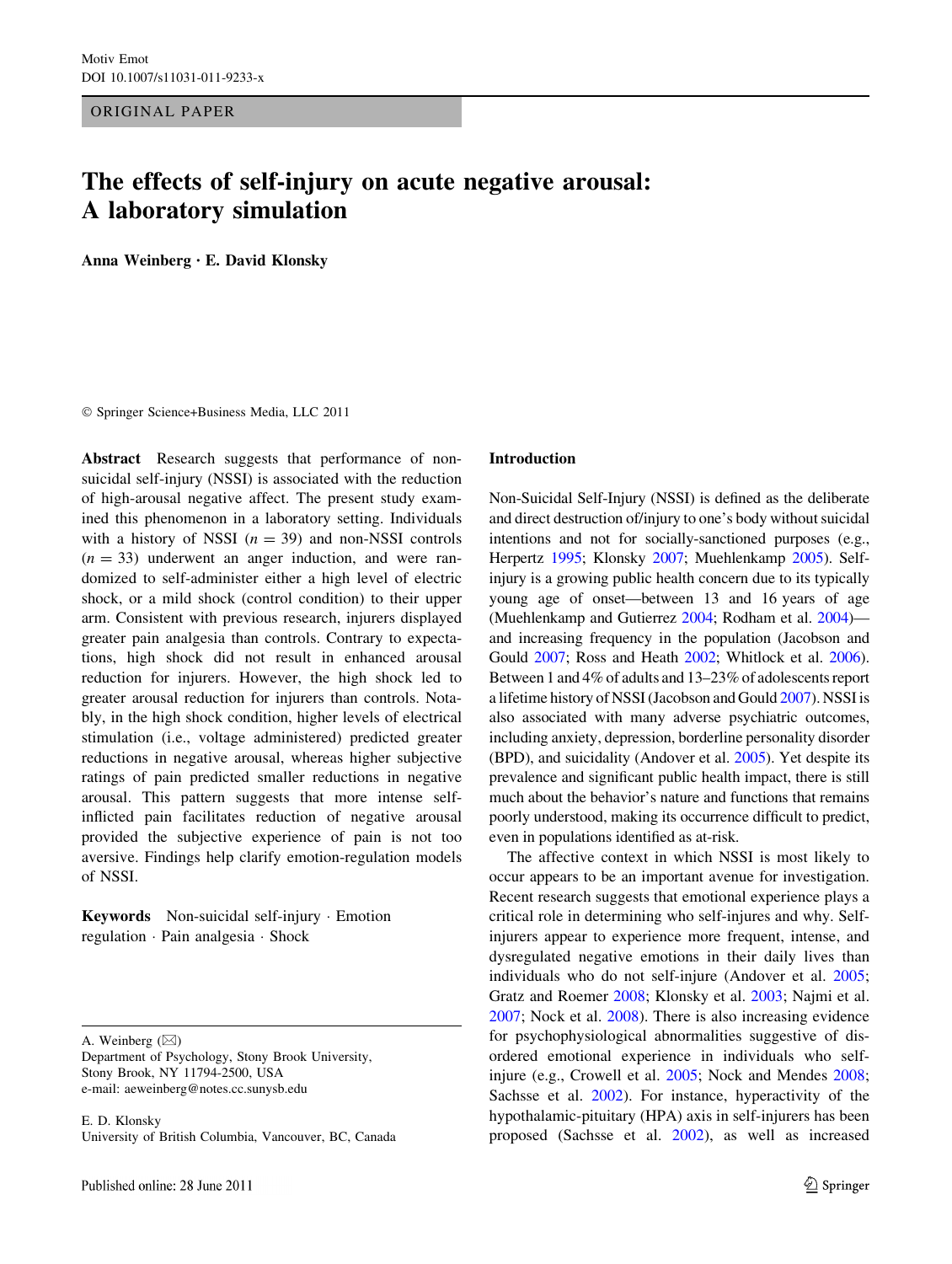sympathetic nervous system (SNS) activity in self-injurers compared to controls (Nock and Mendes [2008\)](#page-11-0). Additionally, there is evidence for decreased parasympathetic nervous system (PNS) activity at rest in self-injurers as compared to controls (Crowell et al. [2005](#page-11-0)), suggesting deficits in systems related to recovery of homeostasis following arousal. Taken together, these studies suggest that self-injurers are physiologically hyperreactive to stressors, corresponding to self-report of emotional hyperreactivity, and that they may have subsequent difficulty regulating this physiological response.

It appears that this emotional hyperreactivity and subsequent difficulty regulating emotional experience may in fact be a primary reason for self-injury, as self-injury has been shown to quickly alleviate emotional distress, at least in the short term (e.g., Chapman et al. [2006](#page-11-0); Klonsky [2007,](#page-11-0) [2009;](#page-11-0) Nock et al. [2009](#page-11-0)). While studies examining the functions of self-injury indicate that the behavior can serve a number of different purposes–including self-punishment, exerting control over others, preventing or halting dissociative episodes, resisting the urge to attempt suicide, and sensation-seeking—regulating negative affect is the function most frequently reported by those who self-injure (Briere and Gil [1998](#page-10-0); Brown et al. [2002;](#page-10-0) Herpertz [1995](#page-11-0); Kemperman et al. [1997;](#page-11-0) Shearer [1994](#page-11-0) for a review see Klonsky [2007](#page-11-0)).

The affect-regulation function of self-injury is further clarified by research demonstrating that high-arousal negative affective states, such as anxiety, frustration, anger, tension, and agitation tend to decrease following selfinjury, while specific low-arousal positive affective states, including relief and calm, increase (Klonsky [2007](#page-11-0), [2009](#page-11-0)). Further, the magnitude of change in these negative arousal states after self-injury strongly predicts lifetime frequency of self-injury, suggesting the behavior is negatively reinforced (Klonsky [2009](#page-11-0)). This pattern of increased negative arousal preceding self-injury followed by decreased negative arousal subsequent to self-injury has been reported in other studies as well (e.g., Claes et al. [2010;](#page-11-0) Muehlenkamp et al. [2009;](#page-11-0) Nock et al. [2009\)](#page-11-0). Taken together, these findings suggest a causal link between self-injury and a reduction in negative emotional experience.

However, a considerable limitation of many studies that have attempted to examine change in emotional states preand post-self-injurious behaviors is the reliance on retrospective self-report, in that it may be difficult for people to report accurately on emotions or complex mental processes experienced in the past (Nisbett and Wilson [1977](#page-11-0)). In addition, retrospective self-report cannot establish a causal link between self-injury and the reductions in negative arousal reported by self-injurers. For example, it is possible that selfinjurers engage in self-injury at the peak of an intense emotional experience—an experience whose intensity must

necessarily decrease—and that the self-injury is merely concurrent with the decrease, not causal.

An experimental model would allow for causal inferences as well as examination of changes in emotional state in real time. A few studies have examined self-injury under controlled, laboratory conditions. Some have utilized selfinjury imagery as a proxy for self-injury (Brain et al. [1998,](#page-10-0) [2002](#page-10-0); Haines et al. [1998;](#page-11-0) Welch et al. [2008](#page-12-0)) and found that heightened negative arousal was reported prior to selfinjury imagery, followed by reductions in arousal and negative affect subsequent to self-injury imagery. This was not observed in response to control imagery (e.g., accidental injury, an angry interaction, or a low-arousal neutral event).These studies represent the best causal evidence to date for the effects of self-injury on negative affect. At the same time, important methodological limitations should be noted. First, imagining a past episode of self-injury may not be an effective proxy for a behavior which depends largely on physical experience, and the accuracy of recall for the complicated chain of mental events preceding and accompanying self-injury may be limited (Nisbett and Wilson [1977\)](#page-11-0). Second, simply recalling the chain of events preceding and following an incident of self-injury does not eliminate the possibility of the confound described previously, that if self-injury (or its proxy) occurs at the peak of an overwhelming emotional experience, subsequent decrease in emotional intensity may or may not be due to the self-injury. Further, in many of the studies cited above, the control imagery did not match the self-injury imagery on subjective ratings of emotional response; including imagery of an equally arousing and negative emotional experience that was not followed by self-injury might have better allowed for stronger causal inferences. Finally, in some studies, self-injury imagery was not presented to controls, making it difficult to determine whether the experience of self-inflicted pain might confer benefits that are specific to individuals with a history of self-injury and not to non-injuring controls (e.g., Bresin et al. [2010](#page-10-0); Hollin and Derbyshire [2009\)](#page-11-0). Indeed, there has been very little research on the effect of self-injury proxies on controls.

One other laboratory study provides evidence suggestive of a causal link between self-injury and reduced negative arousal. Russ et al. [\(1992](#page-11-0)) utilized a cold pressor task (immersing hands in chilled water) as a proxy for selfinjury, and showed that BPD patients with a history of selfinjury exhibited significant reductions in self-reported negative affective states (e.g., depression, anxiety, anger) following the cold pressor task. While this is consistent with affect-regulation models of self-injury, and avoids the problems associated with retrospective imagery, in this study the cold-pressor task was administered to all participants. The lack of a control condition again makes it difficult to evaluate causality.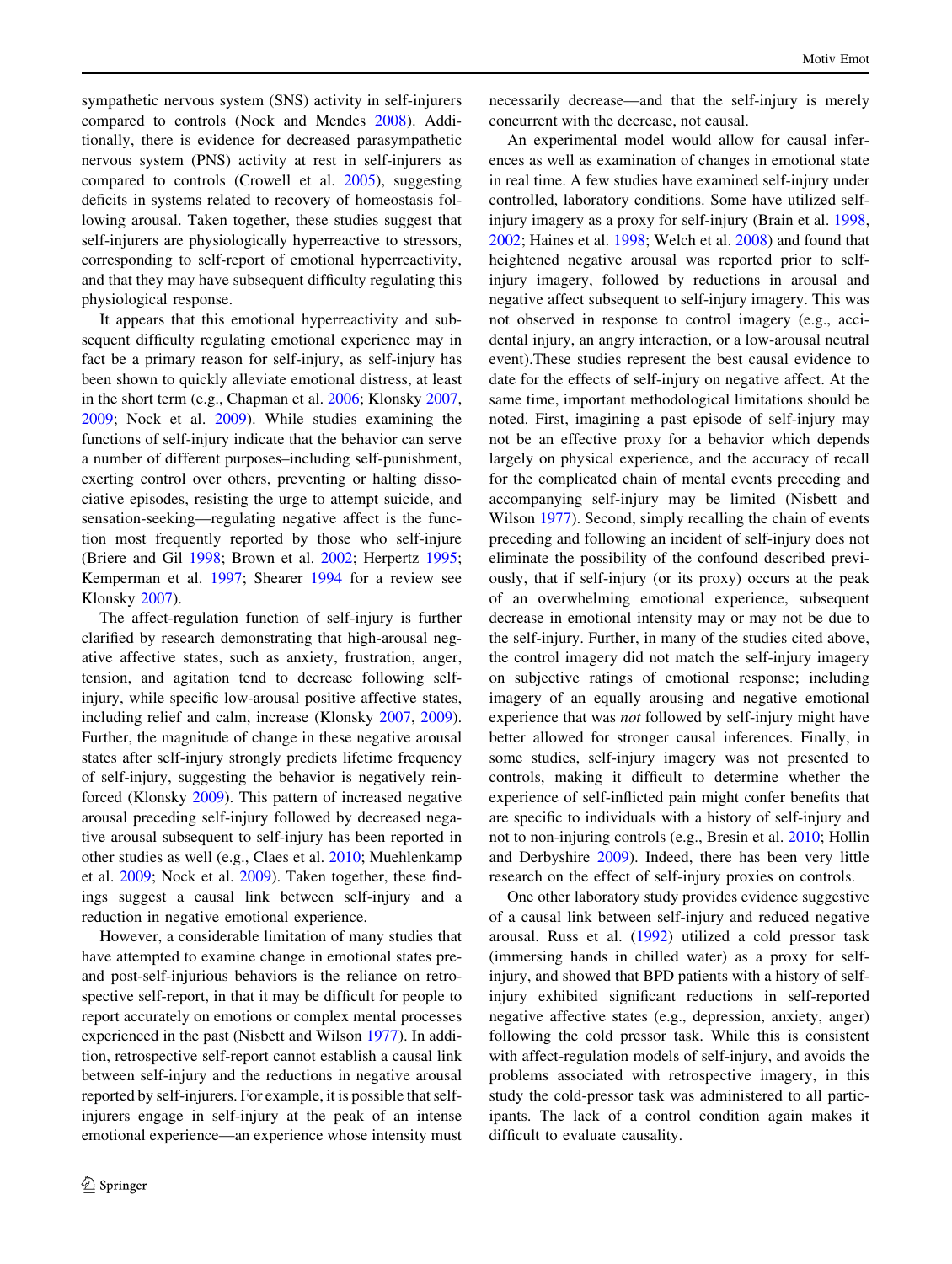Additionally, this study included a group of non-injuring controls, who exhibited a similar pattern (though nonsignificant) of reduction in negative arousal in response to the self-injury proxy as self-injurers. It is possible that the same mechanism that reduces negative arousal in selfinjurers may be present in controls (Russ et al. [1992\)](#page-11-0), but it is also possible that controls may differ in systematic ways from injurers (e.g., higher pain sensitivity) such that the aversive nature of pain may outweigh or mask the emotional benefits.

The present study was conceived to address the gaps in the literature described above, and to establish a causal link between self-injury and subsequent reductions in negative arousal. Therefore, in the present study, an anger mood manipulation was used in order to simulate the higharousal, high negative-affective emotional states known to precede and diminish following self-injury (Klonsky [2009\)](#page-11-0). Following this mood manipulation, participants (both self-injurers and non-injuring control participants) self-administered a shock to their upper arm. Half the participants were randomly selected to shock themselves at a level of shock they had previously determined to be "painful but still tolerable" (self-injury condition) and half received a low level of shock that was only slightly perceptible (control condition). Shock was selected as a suitable proxy for self-injury because it is both a sharp and relatively localized sensation. Based on the previous work described above (Klonsky [2009](#page-11-0)), we hypothesized that the self-injury proxy (i.e., strong self-administered shock to the upper arm) would cause a greater reduction in negative arousal in self-injurers than the low shock in the control condition. We also included participants without a history of self-injury as a control group, but our hypotheses here are necessarily speculative. As noted above, one possibility is that non-injuring controls would also experience a reduction in negative arousal in the high shock condition. An alternate possibility is that this group would experience no change following the self-injury proxy, and that only the controls in the low-shock condition would report reduced negative arousal. Finally, for both groups of participants in the high shock condition we examined the relationships of (a) shock magnitude and (b) subjective pain to reductions in negative arousal. We expected higher shock magnitude to facilitate greater arousal reduction, but subjective experience of pain to block or dampen arousal reduction.

# Method

# Participants

Forty-one participants with a history of self-injury were recruited over the course of two semesters from a screening of 875 college students in lower-level psychology classes participating in research for course credit. The screening consisted of items from the Inventory of Statements about Self-Injury (ISAS; Klonsky and Glenn [2009;](#page-11-0) Klonsky and Olino [2008](#page-11-0)), in which participants were asked about the frequency with which they had engaged in self-injurious behaviors ''intentionally (i.e., on purpose) and without suicidal intent.'' Participants were emailed and invited to participate in the study if they (a) endorsed any history of cutting and/or endorsed engaging in any other self-injurious behavior five times or more, and (b) endorsed at least one function of self-injury on the ISAS (Klonsky and Glenn [2009](#page-11-0)). This operational definition of clinically relevant self-injury is consistent with the proposed DSM-V definition which stipulates a minimum of five episodes performed ''with a purpose,'' and with an intention to inflict bodily harm or cause pain, but without the intent to die ([http://www.dsm5.org/ProposedRevisions/Pages/](http://www.dsm5.org/ProposedRevisions/Pages/proposedrevision.aspx?rid=443) [proposedrevision.aspx?rid=443\)](http://www.dsm5.org/ProposedRevisions/Pages/proposedrevision.aspx?rid=443). In addition, thirty-eight undergraduate participants who endorsed no history of any self-injury on the same screen were recruited to comprise the control sample.

Six participants (two self-injurers) reported on a manipulation check experiencing no effect of the mood manipulation and so were excluded from analyses. The final sample was therefore seventy-two participants (46 female), consisting of 39 self-injurers (29 female), and 33 controls (17 female). Mean age of the final sample was 20.24 (SD = 2.22). Regarding ethnicity,  $52.8\%$  of participants were Caucasian, 26.4% were Asian/Asian-American, 11.1% were African-American, 8.3% were Latino/ Hispanic, and 1.4% were "Other."

#### Procedure

Questionnaires assessing demographic characteristics were administered prior to the experimental protocol. The protocol consisted of several stages, described below (see Fig. [1](#page-3-0) for an illustration of the protocol).

Shock selection. Participants were first asked to choose a level of shock that was ''painful but still tolerable'' for them. Two electrodes were affixed parallel to the outside upper portion of the participant's non-dominant arm, and participants were asked to use their dominant hand to hold the manual control which would deliver the shock. Shock was delivered to the participants' upper arms, as arms are the most frequent parts of the body targeted by self-injury (Whitlock et al. [2006](#page-12-0)). An experimenter who was blind to the participants' NSSI history explained that the sensation would begin at a very low level of shock and would increase until the participant decided the sensation was appropriate, and that participants would maintain manual control over the shock at all times. Participants were asked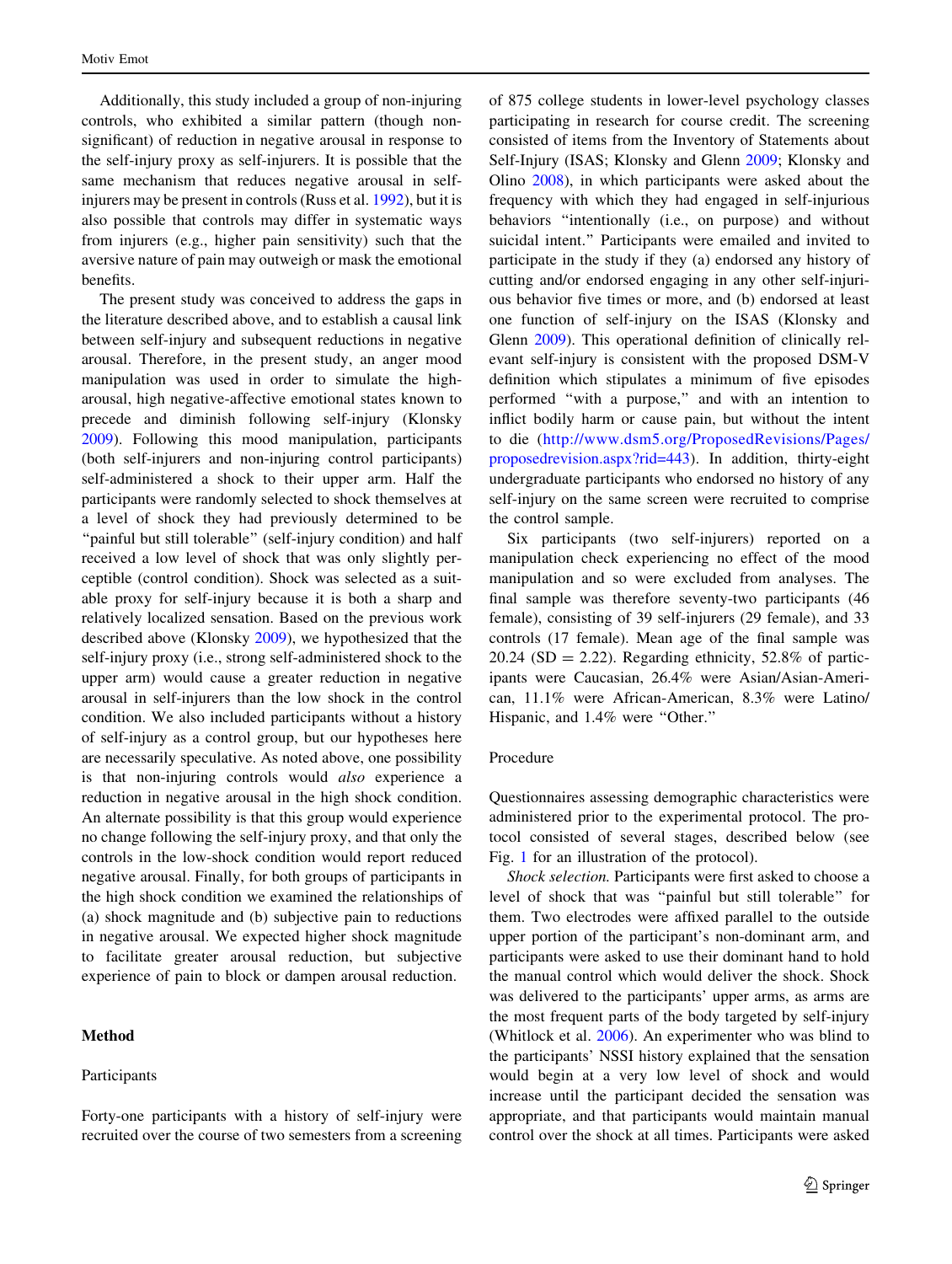<span id="page-3-0"></span>

Fig. 1 A sample trial from the task. All participants participated in the shock selection, rest, anger induction, and recovery periods. Self-injurers and non-injurers were randomized to either the low shock or high shock conditions. Self-reported ratings of pain and affect were collected between some tasks in the protocol

to self-administer each shock for 5 s, which was counted out by the experimenter. The shock selection procedure began with no voltage delivered. After each shock the participant was asked if the intensity could be increased. Provided the participant consented to go higher, the level was raised by increments of .7 V. When the participant selected a level of shock that was painful but still tolerable, and expressed a preference to no longer increase the intensity of the shock, the experimenter recorded the level of shock selected. Next, the participant rated how painful the highest level of shock was for them on a scale of one to ten, with one being not at all painful and ten being the most pain they had ever experienced. They were then asked to rate how they were feeling on the Self-Assessment Manikin (SAM; Lang [1980;](#page-11-0) self-reported affect time one). After the ratings, the next stage involving the mood manipulation and self-administered shock began.

First, participants were asked to sit quietly for 5 min in order to decrease any impact on their affective state that setting the shock levels may have had. Participants were instructed to simply sit still and relax, while keeping their eyes open and focused on a blank computer screen in front of them. At the end of 5 min, they were again asked to rate how they were feeling (self-reported affect time two). Following this, participants were instructed in the mood induction. For the mood induction, participants were asked to write for 5 min about an incident in which they had become ''extremely angry.'' Participants were instructed to type their responses into a text box displayed on a computer. Specifically, participants were instructed to ''try to re-experience the emotions you experienced as the event unfolded. Focus on the feelings and the visceral responses the event triggered, as if you were an actor trying to communicate the emotional drama of your experience. Really delve into your deepest feelings and the sensations you experienced during the event. How did your heart beat? How did your face feel? What sensations did you feel? Let yourself feel the event as if you were right there, reliving it and re-experiencing it.'' At the conclusion of the writing task, participants were again asked to rate how they were feeling (self-reported affect time three). A manipulation check demonstrated that the writing task was effective at changing self-reported mood. The mean increase in arousal from time two to post-anger-manipulation was  $(M = 2.02, SD = 1.94; t(69) = 11.31, p \leq$ .001; Cohen's  $d = 1.30$ . The mean increase in negative valence from time two to post-anger-manipulation was  $(M = 1.08, SD = 1.91; t(69) = 11.03, p < .001;$  Cohen's  $d = 1.18$ .

Next, participants were asked to self-administer the shock four times for 5 s each time, with 3 s separating each shock. Again, the experimenter counted out the 5 s. Half of the participants in each group (self-injurers and controls) received the shock at the level they had previously selected (high shock condition). The other half received a lower level of shock than the one they had previously selected (2 V; low shock condition). After the shock, participants were again asked to rate how painful the shock had been on a scale of one to ten (pain rating two). Six participants initially randomized to the Low Shock condition chose not to go above the 2 V level of shock during the initial shock selection phase. Because these participants effectively received their highest selected level of shock during the experimental shock phase, these participants were included in the High Shock condition for analytic purposes.

Finally, the participants were given a 5-min ''recovery'' period; as in the resting stage, they were asked to simply sit still and relax, while keeping their eyes open and focused on a blank computer screen in front of them. At the conclusion of 5 min, participants were again asked to rate how they were feeling (self-reported affect time four). Finally, participants were debriefed and exited the study.

#### Measures

Inventory of statements about self-injury (ISAS; Klonsky and Glenn [2009;](#page-11-0) Klonsky and Olino [2008\)](#page-11-0). The ISAS assesses lifetime frequency of 12 NSSI behaviors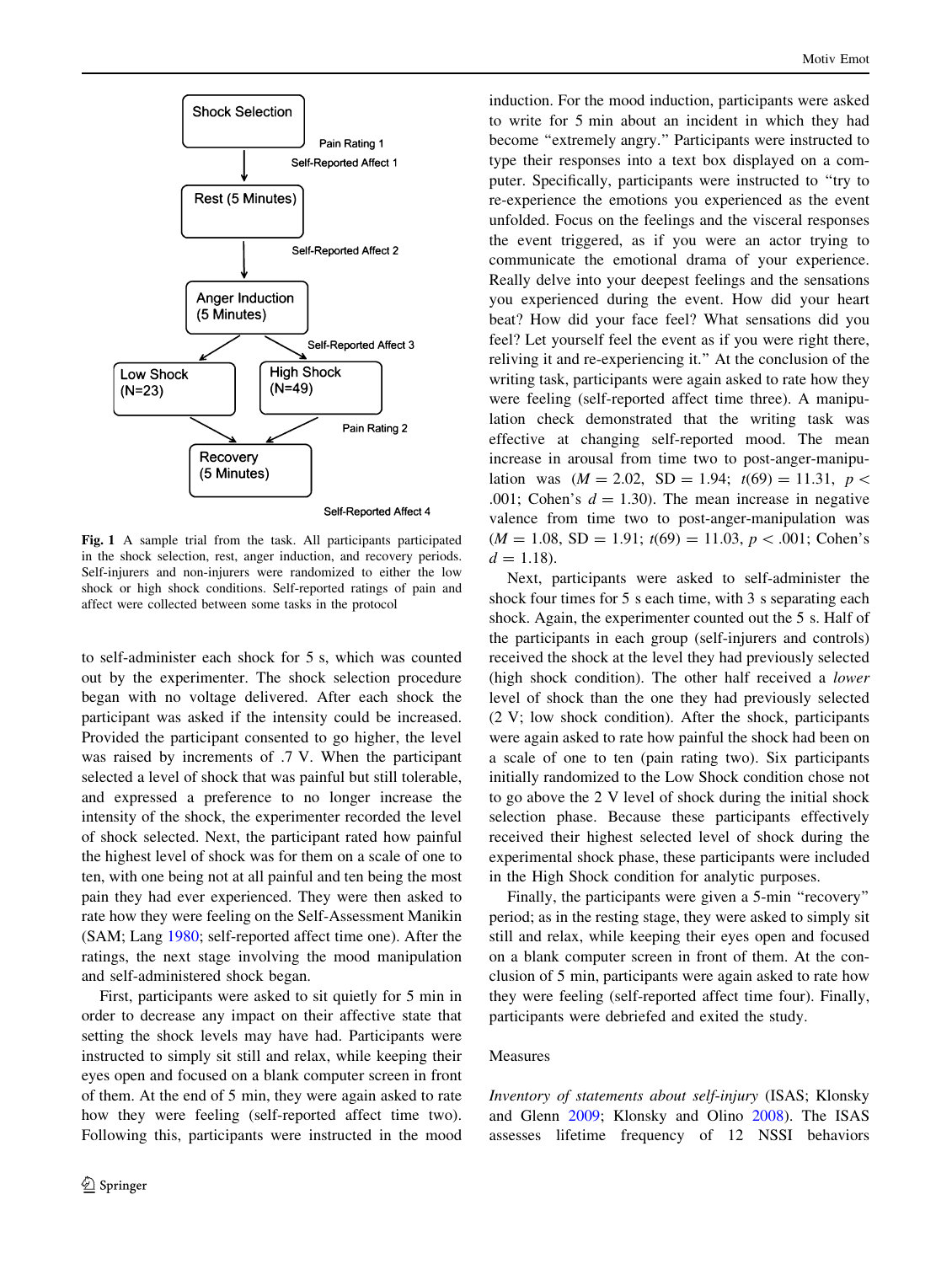performed ''intentionally (i.e., on purpose) and without suicidal intent.'' Participants are asked to estimate the number of times they have performed the following behaviors: cutting, burning, severe scratching, banging/ hitting self, biting, carving, wound picking, needle-sticking, pinching, hair pulling, rubbing skin against rough surfaces, and swallowing chemicals. Additional questions assess descriptive and contextual factors, including age of onset, most recent incident of self-injury and whether the individual wants to stop self-injuring. The behavioral scales have demonstrated good reliability and validity (Klonsky and Olino [2008](#page-11-0)).

In the present study, participants endorsing one or more of the behaviors listed above were instructed to complete the second section of the ISAS, which assesses 13 potential functions of NSSI: anti-suicide, autonomy, affect-regulation, anti-dissociation, interpersonal boundaries, interpersonal influence, marking distress, peer-bonding, self-care, self-punishment, revenge, sensation seeking, and toughness. Three items corresponded to each function. For example, a sample affect-regulation item is, ''When I selfharm I am releasing emotional pressure that has built up inside of me.'' Participants rated each item on the following scale: 0 "not relevant," 1 "somewhat relevant," and 2 "very relevant" to the individual's "experience of selfharm"; thus, scores for each of the 13 ISAS functions can range from 0 to 6.

Depression anxiety stress scales (DASS-21; Henry and Crawford [2005](#page-11-0)). The DASS-21, a shortened version of the original 42-item measure (Henry and Crawford [2005](#page-11-0)), includes three 7-item scales measuring depression, anxiety, and stress. Participants indicate how much each statement applied to them over the *past week* on a 4-point likert scale from  $0 = Did$  not apply to me at all to  $4 = Applied$  to me very much, or most of the time. The DASS-21 has demonstrated excellent internal consistency (Mean  $\alpha = .90$ ) and has been shown to better distinguish features of depression and anxiety than other existing measures (e.g., Beck Depression and Anxiety Inventories; Lovibond and Lovibond [1995](#page-11-0)).

Borderline symptom list (BSL-23). The BSL-23 (Bohus et al. [2009](#page-10-0)) is composed of 23 items that asks participants to rate how much they have suffered from 23 problems in the *last week* on a scale from  $0 = not$  at all to  $4 = very$ much. Sample items from the BSL are: ''I wanted to punish myself," "My mood rapidly cycled in terms of anxiety, anger, and depression," "The idea of death had a certain fascination for me,'' and ''I felt disgusted by myself.'' The BSL was translated by its authors from German to English (Bohus et al. [2007](#page-10-0)). The short-form of the English version of the BSL has shown robust correlations with BPD assessed by semi-structured interview (Glenn et al. [2009\)](#page-11-0).

McLean screening instrument for borderline personality disorder (MSI-BPD; Zanarini et al. [2003](#page-12-0)). The MSI-BPD is a self-report measure of the DSM-IV BPD criteria. When compared to a validated structured interview, sensitivity and specificity of the MSI-BPD were both above .90 in a sample of young adults (Zanarini et al. [2003](#page-12-0)).

The difficulties in emotion regulation scale (DERS; Gratz and Roemer [2004\)](#page-11-0), a 36-item, six-scale self-report measure designed to assess clinically relevant difficulties in emotion regulation, was utilized to evaluate emotion dysregulation. The subscales include nonacceptance (e.g., ''When I'm upset, I become angry with myself for feeling that way.''), goals (e.g., ''When I'm upset, I have difficulty focusing on other things.''), impulse (e.g., ''When I'm upset, I become out of control.''), awareness (e.g., ''I pay attention to how I feel.''), strategies (e.g., ''When I'm upset, I know that I can find a way to eventually feel better.''), and clarity (e.g., ''I have difficulty making sense out of my feelings.''). Participants indicate on a likert scale how often each item applies to themselves, with responses ranging from 1 (almost never) to 5 (almost always). The DERS has demonstrated good internal consistency, test– retest reliability, and construct validity (Gratz and Roemer [2004](#page-11-0); Tull and Roemer [2007\)](#page-12-0), and has been validated for use in both adults (Gratz and Roemer) and adolescents (Weinberg and Klonsky [2009](#page-12-0)).

The self-assessment manikin (SAM; Lang [1980\)](#page-11-0) is a visual analog scale, consisting of an ''arousal'' and a "valence" scale. The SAM arousal scale consists of five characters depicting a range of visceral responses from calm to excited; the numbers 1 through 9 are presented below the characters, with 1 corresponding to a strong bodily response (e.g., stimulated, jittery, wide-awake) and 9 corresponding to no bodily response (e.g., relaxed, calm, dull, sleepy). Participants were asked to rate only their level of arousal on this scale, rather than the affective quality of their response. The valence scale also consists of five characters depicting a range from happy to unhappy, with the numbers '1' through '9' again presented below the characters. The number '1' corresponds to the happiest figure, and '9' corresponds to the most unhappy figure. Participants were instructed to use this scale to rate the extent to which they felt pleasant or unpleasant emotions. On both of the scales, '5' represented the midpoint, and participants were encouraged to use any point on the scale. For presentation purposes here, the arousal ratings have been reverse-coded so that a score of 9 represents highly unpleasant valence and high arousal. Because we make specific predictions regarding reductions in negative arousal, difference scores were computed for post-anger induction and post-self-administered shock for both valence and arousal. These difference scores were then summed.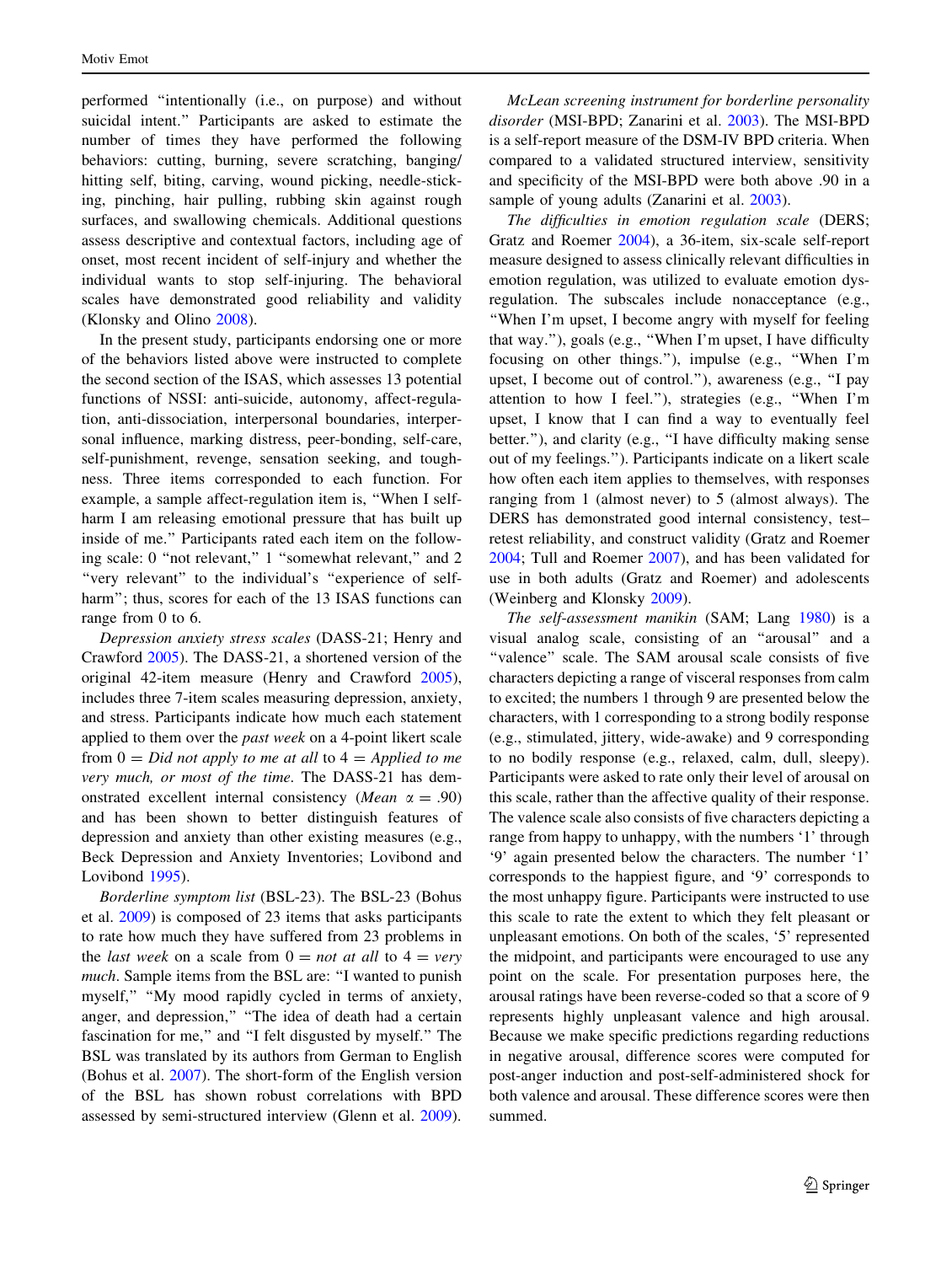#### **Results**

### Descriptive characteristics of self-injury

Among the self-injurer group, 20 individuals (54.1%) had injured within the past year of their participation in the experiment. The mean age of onset was 13. The median frequency of any form of self-injury was 23 times. The most common behaviors endorsed were cutting (66.7% endorsed at least once), severe scratching (53.1% endorsed at least once), banging/hitting self (59.9% endorsed at least once), and interfering with wound healing (45.2% endorsed at least once). Thirty-one individuals (79.5%) endorsed utilizing more than one method in their lifetime, and 13 (33.3%) endorsed utilizing more than five methods in their lifetime.

The most frequently endorsed function in the present sample of self-injurers was affect regulation (95%), followed by self-punishment (82%),followed by marking distress (74%). The frequency of the remaining functions is as follows: Anti-dissociation (64%), anti-suicide (41%), autonomy (34%), interpersonal boundaries (41%), interpersonal influence (32%), peer-bonding (0%), self-care (36%), revenge (15%), sensation seeking (18%), and toughness (51%).

# Differences between self-injurers and controls on clinical measures

Independent t tests were conducted to determine whether there were any differences between injurers and noninjurers on clinical variables. As expected, injurers endorsed significantly higher levels of depression, anxiety, stress, and BPD symptoms as well as greater overall difficulties with emotion regulation (see Table 1 for means and significance testing). Notably, injurers and non-injurers did *not* significantly differ on two subscales of the DERS; Awareness and Clarity.

#### Levels of shock and self-reported pain

Additional independent  $t$  tests were used to examine whether injurers and non-injurers differed in the level of shock selected as ''painful but still tolerable.'' Indeed, injurers selected significantly higher levels of shock  $(t(70) = 1.99, p < .05; M = 4.18, SD = 1.94)$  than noninjurers ( $M = 3.40$ , SD = 1.14). Notably, however, though they selected and received higher levels of shock, injurers did not report significantly greater subjective levels of pain  $(t(70) = .59, p = .56; M = 4.86, SD = 1.94)$  than noninjurers ( $M = 5.12$ , SD = 1.80) after receiving the shock at time one. Because the balance of males and females in each group was not identical, differences between genders were also examined: Males  $(M = 3.72, SD = 1.37)$  and

Table 1 Clinical characteristics of self-injurers as compared to controls

| Measure                | Self-injurers<br>Mean (SD) | Controls<br>Mean (SD)<br>32.33 (10.37) |  |  |
|------------------------|----------------------------|----------------------------------------|--|--|
| <b>BSL-23</b>          | 54.68 (25.09)***           |                                        |  |  |
| <b>MSI-BPD</b>         | 15.28 (2.94)***            | 12.97(2.62)                            |  |  |
| DASS-depression        | 15.67 (6.44)***            | 9.88(2.95)                             |  |  |
| DASS-anxiety           | $12.10(4.67)$ *            | 9.78 (3.36)                            |  |  |
| DASS-stress            | $15.72(5.47)$ ***          | 10.91 (3.56)                           |  |  |
| <b>DERS SUM</b>        | 97.11 (31.26)**            | 76.50 (21.08)                          |  |  |
| DERS nonacceptance     | 15.79 (8.43)**             | 10.88(5.40)                            |  |  |
| DERS goals             | $17.15(5.23)$ **           | 13.81 (5.01)                           |  |  |
| DERS impulse           | $13.87(7.57)$ *            | 10.85(4.64)                            |  |  |
| <b>DERS</b> awareness  | 15.20(5.85)                | 15.55 (4.82)                           |  |  |
| <b>DERS</b> strategies | $21.21 (9.12)$ ***         | 14.39 (5.98)                           |  |  |
| DERS clarity           | 12.54 (4.32)               | 11.55 (3.68)                           |  |  |

\* Indicates differences significant at  $p < .05$ , \*\* indicates differences significant at  $p < .01$ , and \*\*\* indicates differences significant at  $p < .001$ 

females ( $M = 3.90$ , SD = 1.81) did not differ in the level of shock selected  $(t(70) = .44, p = .66)$ , nor in their subjective levels of pain at time one  $(t(70) = .01, p = .99)$ ; males:  $M = 4.98$ ,  $SD = 2.02$ ; females:  $M = 4.98$ ,  $SD = 1.80$ . All subsequent analyses were then conducted with and without gender as a covariate.

We also wanted to examine how group (self-injurer vs. controls) and condition (high vs. low shock) influenced subjective ratings of pain from the second shock, experienced following the mood induction. Thus, a 2 (group)  $\times$  2 (condition) ANOVA was conducted. Self-report of pain varied by group,  $(F(1, 68) = 7.56, p < .01; \eta_p^2 = .10)$ , such that self-injurers reported less pain overall ( $M = 3.15$ ,  $s_M = .34$ ) than controls ( $M = 4.51$ ,  $s_M = .36$ ). Self-report of pain also varied by condition  $(F(1, 68) = 20.68,$  $p < .001$ ;  $\eta_{\rm p}^2 = .23$ ), such that individuals in the low shock condition reported less pain overall ( $M = 2.71$ ,  $s_M = .41$ ) than individuals in the high shock condition ( $M = 4.96$ ,  $s_M = .28$ ). However, the effect of shock condition varied by group ( $F(1, 66) = 6.14, p < .05; \eta_{\rm p}^2 = .08$  $F(1, 66) = 6.14, p < .05; \eta_{\rm p}^2 = .08$  $F(1, 66) = 6.14, p < .05; \eta_{\rm p}^2 = .08$ ; See Fig. 2), such that, though there was no significant difference between self-injurers in the high shock condition  $(M = 4.89, s_M = .38)$  and controls in the high shock condition ( $M = 5.02$ ,  $s_M = .42$ ), self-injurers in the low shock condition rated the shock to be less painful  $(M = 1.42, s_M = .56)$  than controls in the same condition  $(M = 4.00, s_M = .59;$  See Fig. [1](#page-3-0)). When gender was included as a covariate, the results were nearly identical. There was no effect of gender,  $(F(1, 67) = .29, p = .59;$  $\eta_{\rm p}^2 = .004$ ), but self-report of pain continued to vary by group,  $(F(1, 67) = 7.77, p < .01; \eta_p^2 = .10)$ , and by condition  $(F(1, 67) = 20.58, p < .001; \eta_p^2 = .24)$ .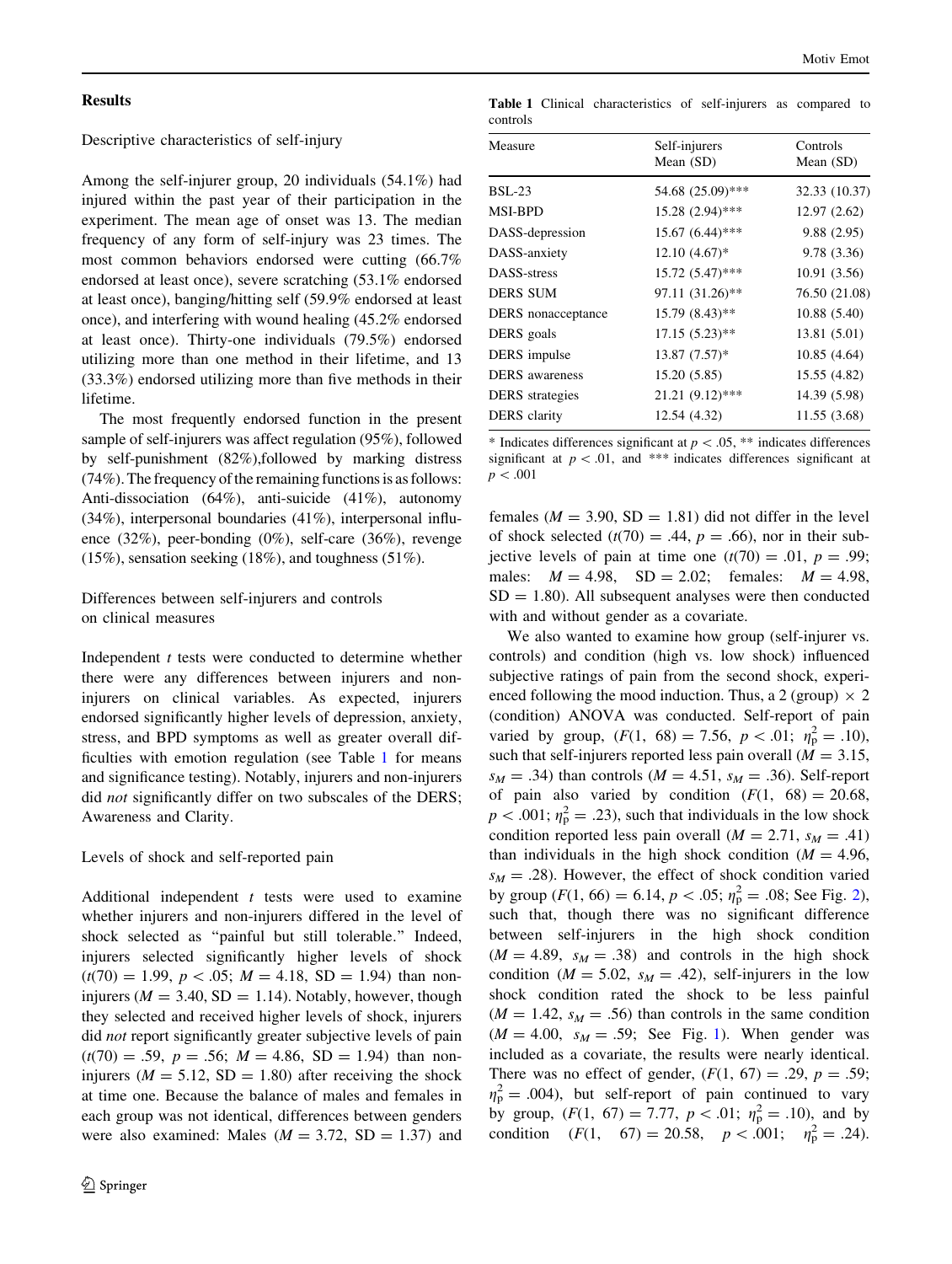<span id="page-6-0"></span>

Fig. 2 Self-report of pain experienced during self-administered shock

Furthermore, the effect of shock condition varied by group  $(F(1, 67) = 6.03, p < .05; \eta_{\rm p}^2 = .08).$ 

#### Emotional valence and arousal before shock

Before examining effects of the shock on affective valence and arousal, we wanted to determine whether there were any group differences at any of the first three time points prior to shock and recovery (see Table 2 for means and standard deviations of SAM ratings). Two 2 (group)  $\times$  3 (time point; baseline, following rest, following writing task) repeatedmeasures ANOVAs were used to examine arousal and valence. Though self-reported arousal varied significantly by time  $(F(2, 134) = 75.01, p < .001; \eta_{\rm p}^2 = .53)$ , such that participants reported significantly greater arousal following the writing task  $(M = 5.99 \text{ SD} = 1.88)$  than following shock selection  $(M = 4.13 \text{ SD} = 1.85; t(68) = 7.41,$  $p < .001$ ) or than following the rest period ( $M = 3.09$ )  $SD = 1.96$ ;  $t(68) = 11.31, p < .001$ ), arousal did not vary as a function of group ( $F(1,67) = .04$ ,  $p = .84$ ;  $\eta_p^2 = .001$ ),

nor did the effect of time on levels of arousal vary as a function of group  $(F(2, 134) = .62, p = .54; \eta_{p}^{2} = .01)$ . Comparing self-injurers to controls at time 3 suggests no group differences in reported arousal immediately following the writing task  $(t(68) = .67, p = .51)$ . Including gender as a covariate did not significantly impact these results; specifically, there was no effect of gender  $(F(1, 66) = 1.78$ ,  $p = .19$ ;  $\eta_{\rm p}^2 = .03$ ), nor did gender interact with time to predict arousal  $(F(2,132) = .08, p = .92; \eta_{\rm p}^2 = .001)$ . However, the main effect of time persisted  $(F(2,$ 132) = 44.71,  $p < .001$ ;  $\eta_p^2 = .40$ ). With gender included as a covariate, arousal still did not vary as a function of group  $(F(1,66) = .01, p = .92; \eta_p^2 = .00)$ , nor did the effect of time on levels of arousal vary as a function of group  $(F(2, 132) = .62, p = .54; \eta_{p}^{2} = .01).$ 

Valence also varied as a function of time  $(F(2,$ 134) = 77.19,  $p < .001$ ;  $\eta_{\rm p}^2 = .55$ ), such that participants reported significantly greater negative affect following the writing task ( $M = 5.80$  SD = 1.64) than following shock selection ( $M = 3.77$  SD = 1.60;  $t(68) = 10.03$ ,  $p < .001$ ) or following the rest period  $(M = 3.88 \text{ SD} = 1.56;$  $t(68) = 11.03$ ,  $p < .001$ ). Like arousal, valence did not vary as a function of group  $(F(1,67) = 3.33, p = .07;$  $\eta_{\rm p}^2 = .05$ ), nor did the effect of time on valence vary as a function of group  $(F(2, 134) = .95, p = .39; \eta_{\rm p}^2 = .01)$ . However, immediately following the writing task, selfinjurers reported significantly higher levels of negative valence  $(t(68) = 2.29, p < .05)$  than controls. As above, the inclusion of gender as a covariate did not significantly impact these results; there was no effect of gender  $(F(1,$ 66) = .29,  $p = .59$ ;  $\eta_{\rm p}^2 = .00$ ), nor did gender interact with time to predict arousal  $(F(2,132) = .53, p = .59;$  $\eta_{\rm p}^2 = .01$ ). However, the main effect of time persisted (F(2, 132) = 53.43,  $p < .001$ ;  $\eta_p^2 = .45$ ). With gender included as a covariate, arousal still did not vary as a function of group ( $F(1,66) = 3.57$ ,  $p = .06$ ;  $\eta_{\rm p}^2 = .05$ ), nor did the effect of time on levels of arousal vary as a function of group  $(F(2, 132) = .63, p = .54; \eta_p^2 = .01)$ .

Table 2 Group/Condition means for self-report of arousal and valence following shock selection (1), following the rest period, (2), following the writing task (3) and following recovery (4)

|                                                                                                               | Arousal 1<br>(SD) | Arousal 2<br>(SD) | Arousal 3<br>(SD)                                                | Arousal 4<br>(SD) | Valence 1<br>(SD) | Valence 2<br>(SD) | Valence 3<br>(SD)                      | Valence 4<br>(SD) |
|---------------------------------------------------------------------------------------------------------------|-------------------|-------------------|------------------------------------------------------------------|-------------------|-------------------|-------------------|----------------------------------------|-------------------|
| Self-injurers, low shock condition<br>$(n = 12)$                                                              |                   |                   | $3.91(2.11)$ $2.73(2.37)$ $5.55(2.02)$ $3.55(1.97)$ $4.36(1.86)$ |                   |                   | 4.00(2.05)        | 6.27(1.56)                             | 4.82 (1.78)       |
| Self-injurers, high shock condition 4.26 (1.75) 3.15 (1.59) 5.81 (1.59) 3.33 (1.59) 3.85 (1.32)<br>$(n = 27)$ |                   |                   |                                                                  |                   |                   |                   | $4.07(1.17)$ $6.15(1.54)$ $4.56(1.50)$ |                   |
| Controls, low-shock condition<br>$(n = 11)$                                                                   | 3.56 (1.74)       |                   | $2.30(1.64)$ 5.90 (1.29) 2.82 (1.89)                             |                   | 3.78 (1.99)       | 3.70(1.42)        | 5.40 (1.51)                            | 4.00(1.26)        |
| Controls, high shock condition<br>$(n = 22)$                                                                  | 4.32(1.94)        | 3.64(2.24)        | 5.23(2.33)                                                       | 4.00(2.25)        | 3.36(1.62)        | 3.73(1.80)        | $5.27(1.75)$ 4.18 (1.59)               |                   |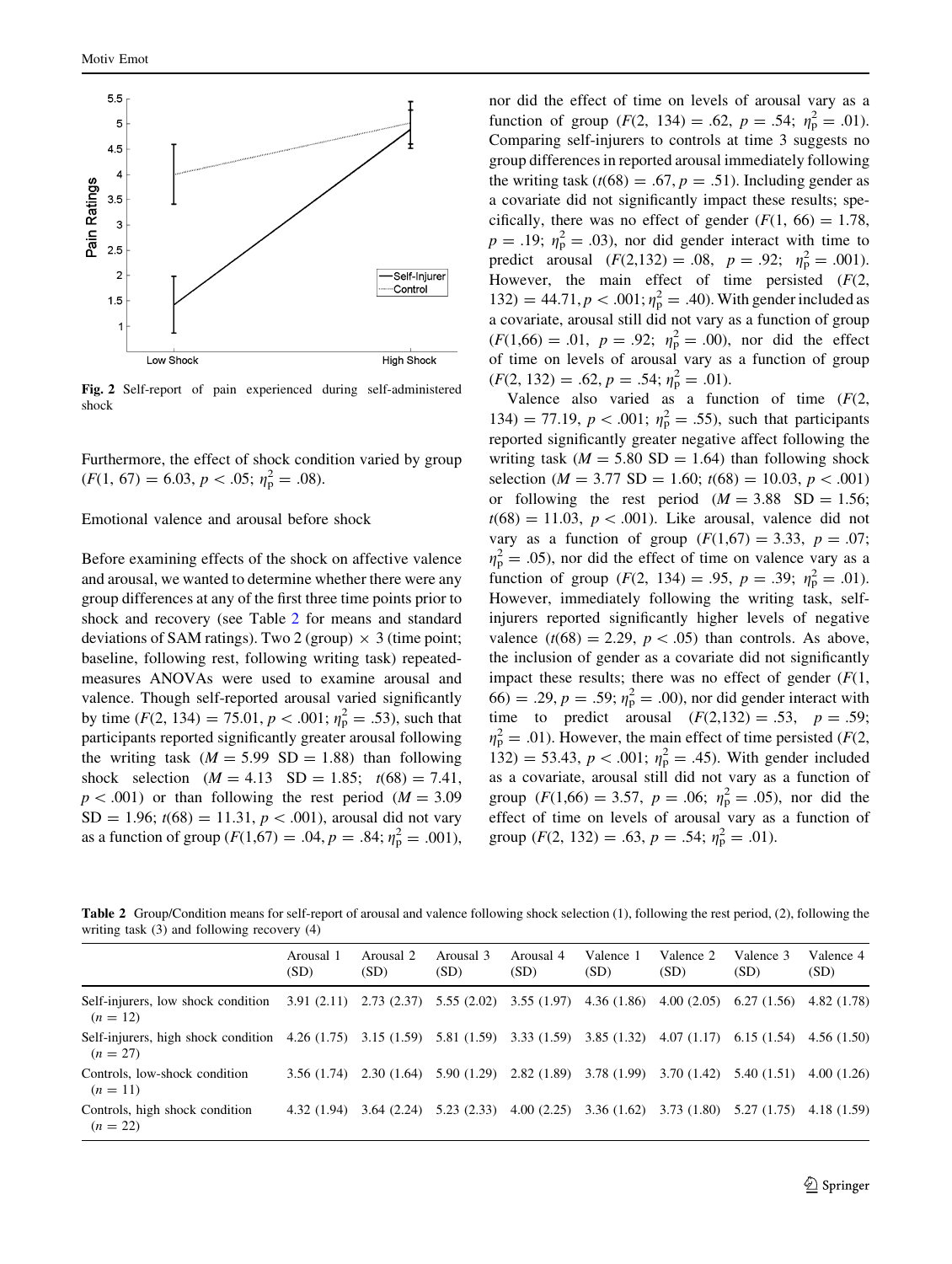Emotional change after shock

In order to determine whether the administration of shock effectively reduced negative arousal for self-injurers, change scores were computed, subtracting SAM ratings at time four (after recovery) from SAM ratings at time three (after anger induction). Consistent with Klonsky ([2009\)](#page-11-0) we make specific predictions about self-injury reducing negative arousal. Therefore, the difference score for arousal was summed with the difference score for valence to create a negative arousal variable. A two-way ANOVA was then used to determine whether there was an interaction between group (injurers vs. non-injurers) and condition (low shock vs. high shock) in the reduction of negative arousal. There was no significant effect of group  $(F(1, 66) = .21, p = .65;$  $\eta_{\rm p}^2 = .00$ ) or condition (*F*(1, 66) = 1.58, *p* = .21;  $\eta_{\rm p}^2 =$ .02). However, as predicted, the effect of condition varied significantly as a function of group  $(F(1, 66) = 4.82)$ ,  $p < .05; \eta_{\rm p}^2 = .07;$  see Fig. 3). Specifically, self-injurers exhibited larger reductions in negative arousal if they were in the high-shock condition ( $M = 4.07$ ,  $s_M = .49$ ) than low shock condition ( $M = 3.46$ ,  $s_M = .76$ ), whereas non-injurers exhibited smaller reductions in negative arousal if they were in the high-shock condition ( $M = 2.32$ ,  $s_M = .54$ ) than the low shock condition ( $M = 4.60$ ,  $s_M = .8$ ). When gender was included as a covariate, the results were the same. There was no effect of gender  $(F(1, 65) = .34, p = .56; \eta_{\rm p}^2 = .01)$ , nor was there any significant effect of group  $(F(1, 65) = .12,$  $p = .73$ ;  $\eta_{\rm p}^2 = .02$ ) or condition ( $F(1, 65) = 1.50$ ,  $p = .23$ ;  $\eta_{\rm p}^2 = .02$ ), though the effect of condition continued to vary significantly as a function of group  $(F(1, 65) = 4.62,$  $p < .05; \eta_{\rm p}^2 = .07$ ).

In order to examine the specificity of these results, the two-way ANOVA was again conducted with all of the clinical variables reported above included as covariates



Fig. 3 Interaction between group (self-injurers vs. controls) and condition (low shock vs. high shock) on reduction of negative arousal

(i.e., each of the subscales of the DASS, the DERS, as well as the summed scores from the BSL-23 and the MSI-BPD). The effects were the same: there was no significant effect of group ( $F(1, 66) = .14$ ,  $p = .71$ ;  $\eta_p^2 = .00$ ) or condition  $(F(1, 66) = .63, p = .43; \eta_p^2 = .01)$ . However, the interaction between condition and group remained significant  $(F(1, 66) = 4.17, p < .05; \eta_{\rm p}^2 = .08).$ 

Planned contrasts demonstrated that there was a significant difference in the magnitude of the reduction between self-injurers and controls in the high shock condition  $(t(47) = 2.65, p < .01)$ , and a significant difference between controls in the high and low shock conditions  $(t(30) = 2.70, p < .01)$ . However, there was no significant difference between self-injurers in the high and low shock conditions  $(t(36) = .63, p = .54)$ .

In order to disambiguate these effects, the same analyses were then conducted with arousal change scores and valence change scores separately. For valence, there was no significant effect of group  $(F(1, 66) = .77, p = .38;$  $\eta_{\rm p}^2 = .01$ ), no significant effect of condition ( $F(1, 66) =$ .01,  $p = .92$ ;  $\eta_{\rm p}^2 = .00$ ), and no significant interaction between group and condition  $(F(1, 66) = .22, p = .64;$  $\eta_{\rm p}^2 = .00$ ). With gender included as a covariate, the effects were the same; there was no main effect of gender  $(F(1,$ 65) = .17,  $p = .69$ ;  $\eta_{\rm p}^2 = .00$ , no significant effect of group  $(F(1, 65) = .86, p = .35; \eta_p^2 = .01)$  no significant effect of condition  $(F(1, 65) = .01, p = .91; \eta_p^2 = .01)$ , and no significant interaction between group and condition  $(F(1, 65) = .23, p = .63; \eta_{p}^{2} = .00).$ 

For arousal, however, there was a significant interaction between group and condition  $(F(1, 66) = 7.69, p < .01;$  $\eta_{\rm p}^2 = .10$ ; See Fig. 3), such that self-injurers in the high shock condition had larger reductions in arousal  $(M = 2.48, s_M = .34)$  than self-injurers in the low shock condition ( $M = 2.00$ ,  $s_M = .53$ ), and non-injurers in the high shock condition had smaller reductions in arousal  $(M = 1.28, s_M = .38)$  than non-injurers in the low shock condition ( $M = 3.30$ ,  $s_M = .58$ ), who showed the greatest reduction of all. There was no significant effect of group  $(F(1, 66) = .002, p = .96; \eta_p^2 = .00)$  or condition  $(F(1, 66) = .002, p = .96; \eta_p^2 = .00)$ 66) = 2.99,  $p = .09$ ;  $\eta_{\rm p}^2 = .04$ ). As above, the inclusion of gender as a covariate did not change the results: there was no main effect of gender  $(F(1, 65) = 1.38, p = .24;$  $\eta_{\rm p}^2 = .02$ ), no significant effect of group ( $F(1, 65) = .07$ ,  $p = .79$ ;  $\eta_p^2 = .001$ ) and no significant effect of condition  $(F(1, 65) = 2.83, p = .10; \eta_p^2 = .04)$ . The interaction between group and condition, however, remained significant  $(F(1, 65) = 7.36, p < .01; \eta_p^2 = .10)$ .

Planned contrasts demonstrated that there was a significant difference in reduction of arousal between selfinjurers and controls in the high shock condition  $(t(47) = 2.90, p < .01)$ , and a significant difference between controls in the high and low shock conditions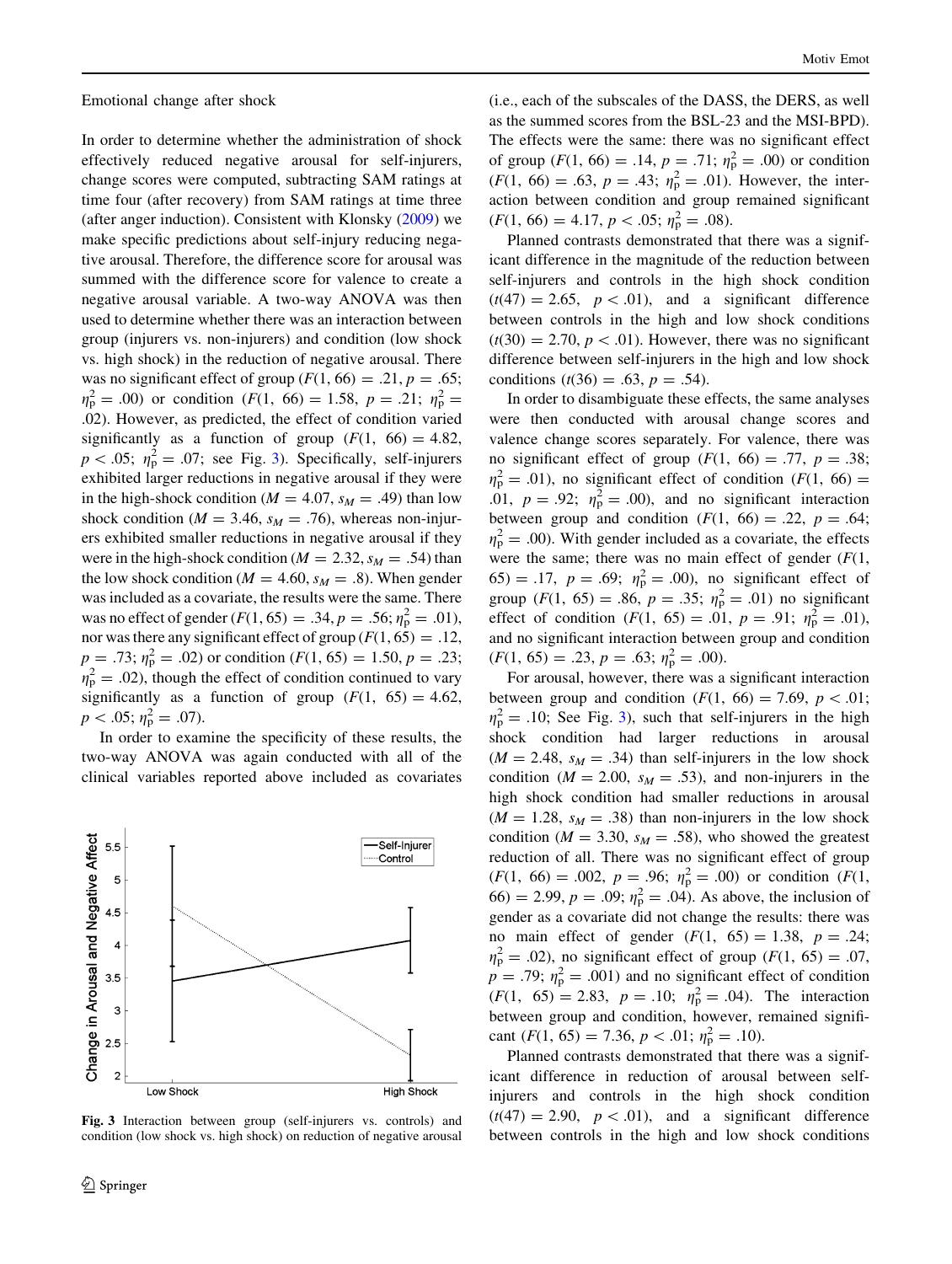$(t(30) = 3.25, p < 0.01)$ . However, there was no significant difference between self-injurers in the high and low shock conditions  $(t(36) = .74, p = .47)$ .

Relationship between subjective pain, voltage, and reduction in negative arousal

In the high-shock group, the relationships among reductions in negative arousal, shock magnitude (voltage), and subjective levels of pain resulting from the shock were examined. Both self-injurers and controls were included in this analysis in order to examine the full range of response. Because we had directional hypotheses, one-tailed Pearson's correlations were conducted (see Fig. 4). Reduction in negative arousal was positively associated with level of shock self-administered at time 2 ( $r(49) = .26$ ,  $p < .05$ ), such that a higher level of shock predicted a greater reduction in negative arousal. As hypothesized, negative arousal was also negatively associated with subjectivelyreported levels of pain at time 2 ( $r(49) = -.26$ ,  $p < .05$ ), such that greater experience of pain predicted smaller decreases in negative arousal. Notably, subjective levels of pain were not significantly related to magnitude of selfadministered shock at time 2  $r(49) = -.13$ ,  $p > .05$ ). A multiple regression was then conducted, with change in negative arousal as the dependent variable, and subjective pain and voltage as simultaneously-entered independent variables. The overall model was significant ( $R^2 = .12$ ;  $F(2, 48) = 3.12, p < .05$ , though neither pain ( $\beta = -.23$ ,  $t(48) = 1.66, p = .10$  nor voltage  $(\beta = .23, t(48) = 1.63,$  $p > .11$ ) retained a significant unique association with reduction in negative arousal following shock. The regression was then run again, controlling for gender; in this iteration, the overall model was no longer significant  $(R^{2} = .15; F(3, 48) = 2.61, p = .06)$ . Furthermore, neither gender ( $\beta = -.17$ ,  $t(48) = 1.23$ ,  $p = .22$ ) nor pain ( $\beta =$  $-0.25$ ,  $t(48) = 1.76$ ,  $p = .08$ ) nor voltage ( $\beta = .22$ ,



Fig. 4 Relationship of reduction of negative arousal to subjectivelyreported pain and objectively-measured level of shock

 $t(48) = 1.58$ ,  $p = .12$ ) retained a significant unique association with reduction in negative arousal following shock.

We then examined these effects on valence and arousal separately, again in the high-shock group only. Reduction in negative valence was positively associated with level of shock self-administered at time 2 ( $r(49) = .27$ ,  $p < .05$ ), such that a higher level of shock predicted a greater reduction in negative valence, though this reduction was not significantly associated with subjectively-reported levels of pain at time  $2 (r(49) = -.13, p = .18)$ . As above, this was followed by a multiple regression, with change in negative valence as the dependent variable, and subjective pain and voltage as simultaneously-entered independent variables. The overall model was not significant ( $R^2 = .08$ ;  $F(2, 48) = 2.08$ ,  $p = .14$ ), and neither pain ( $\beta = -.10$ ,  $t(48) = .70, p = .49$  nor voltage  $(\beta = .26, t(48) = 1.81,$  $p = .08$ ) retained a significant unique association with reduction in negative valence following shock. When controlling for gender, the results were the same. The overall model remained not significant ( $R^2 = .09$ ;  $F(3, 10)$  $(48) = 1.39, p = .26$ , and neither gender  $(\beta = -.04, )$  $t(48) = .30, p = .77$  nor pain  $(\beta = -.10, t(48) = .67,$  $p = .51$ ) nor voltage ( $\beta = .26$ ,  $t(48) = 1.80$ ,  $p = .08$ ) retained a significant unique association with reduction in negative arousal following shock.

Reduction in arousal was positively—but not significantly—associated with level of shock self-administered at time 2 ( $r(49) = .15$ ,  $p = .16$ ), such that a higher level of shock predicted a greater reduction in arousal. Reduction in arousal was, however, significantly associated with subjectively-reported levels of pain at time 2  $(r(49) = -.28,$  $p\lt 0.05$ ). The multiple regression described above was then repeated, with change in arousal as the dependent variable. Here, the overall model was not significant ( $R^2 = .09$ ;  $F(2, 10)$ ) 48) = 2.24,  $p = .12$ , and neither pain ( $\beta = -.26$ ,  $t(48) = 1.84$ ,  $p = .07$ ) nor voltage ( $\beta = .11$ ,  $t(48) = .80$ ,  $p = .43$ ) was significantly associated with reduction in self-reported arousal following shock. When controlling for gender, however, the overall model was significant  $(R^{2} = .18; F(2, 48) = 3.20, p < .05)$ . Though voltage was not significantly related to reduction in arousal ( $\beta = .10$ ,  $t(48) = .73$ ,  $p = .47$ ), both gender  $(\beta = -.30, t(48)) =$ 2.18,  $p < .05$ ) and pain ( $\beta = -.29$ ,  $t(48) = 2.08$ ,  $p < .05$ ) showed significant unique associations with reduction in arousal following shock.

Relationship between clinical variables and reduction in negative arousal following shock

In the whole sample, none of the clinical variables were significantly related to reduction in negative arousal, nor to change in arousal or valence separately (all  $ps > .20$ ). When these analyses were repeated in the high-shock-only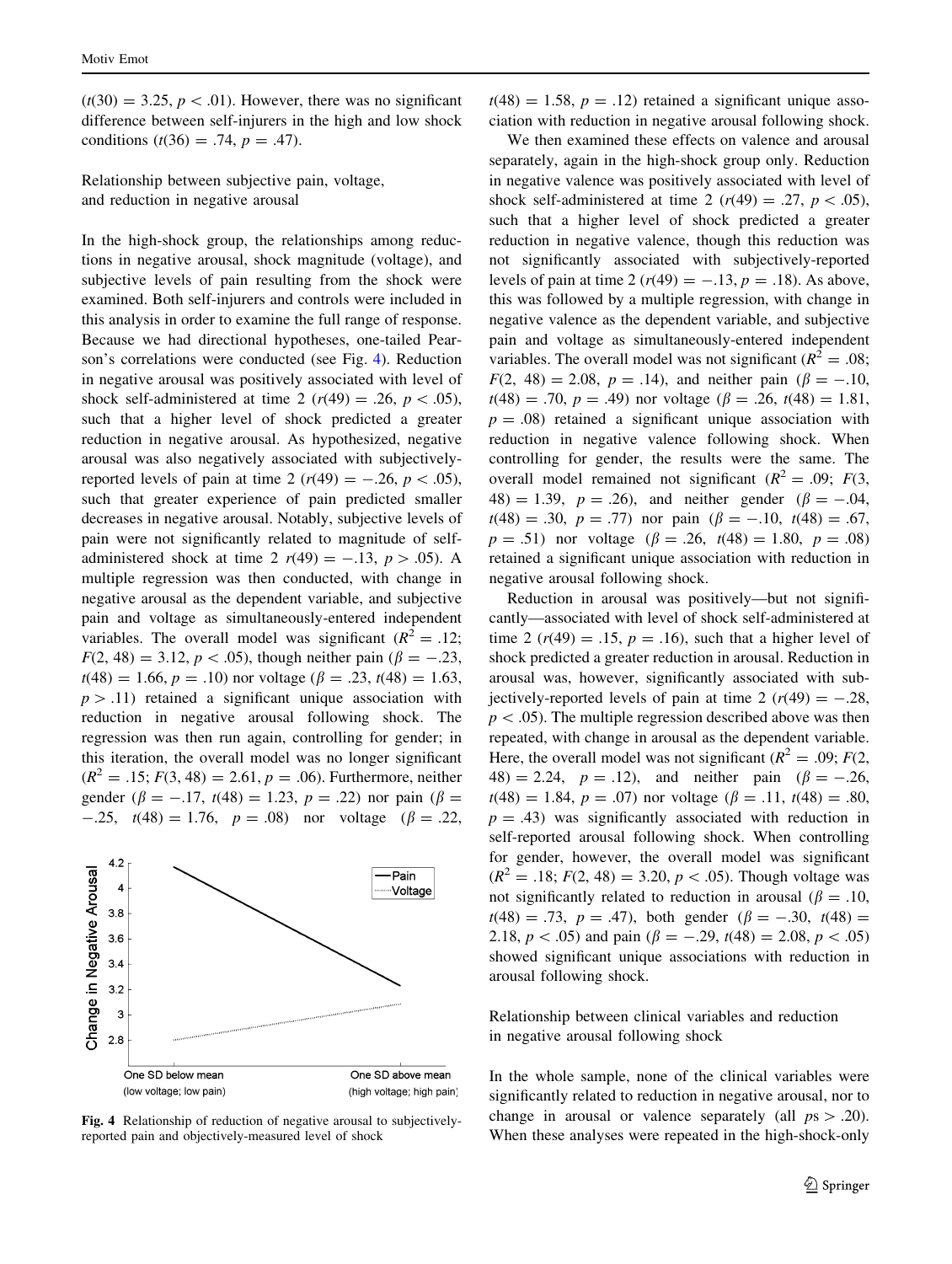condition, there were again no significant associations (all  $ps > .20$ ).

# **Discussion**

The present study examined emotional response of selfinjurers and controls during an anger induction and after self-administering shock, utilizing both self-report and objective indices of autonomic activity. Findings regarding change in self-reported arousal and valence were largely consistent with previous research and theory (e.g., Klonsky [2007,](#page-11-0) [2009;](#page-11-0) Russ et al. [1992](#page-11-0)) on emotional response to self-injury. That is, self-injurers reported greater decreases in negative arousal following self-administration of a strong shock compared to non-injuring controls. In addition, self-injurers self-administering a strong shock exhibited a trend towards greater decreases in negative arousal compared to self-injurers administering a low level of shock in a control condition. Taken together, the overall pattern of results suggests that, consistent with our hypotheses and previous research (e.g., Brain et al. [1998](#page-10-0); Haines et al. [1998](#page-11-0); Nock et al. [2009](#page-11-0)), there is a causal link between self-injury and reduction in negative arousal. Subsequent analyses intended to disambiguate the effects of arousal and valence suggest that change in levels of arousal may play a particularly important role. This is consistent with previous research emphasizing the importance of focusing on arousal when understanding the effects of self-injury on affect (Klonsky [2009](#page-11-0)), and suggests that research and interventions targeting the level of arousal experienced by self-injurers during episodes of emotional distress may be important.

Consistent with previous research (see e.g., Nock and Prinstein [2005](#page-11-0)), self-injurers compared to controls also appeared to demonstrate pain analgesia during the initial setting of shock levels, in that they selected significantly higher levels of shock to be subjectively ''painful but still tolerable,'' yet reported similar levels of pain to the controls. Likewise, after receiving the shock a second time (i.e., during the experimental protocol) self-injurers in the low shock condition reported significantly lower levels of pain than controls in the low shock condition, though the two groups experienced the same objective level of shock. This was not so of the high shock condition, however; selfinjurers in the high shock condition reported similar levels of subjectively experienced pain as controls in the high shock condition. In addition, self-injurers in this condition reported significantly larger reductions in arousal. Thus, at the same level of subjectively-experienced pain, selfinjurers experience greater reductions in arousal than controls. Furthermore, the negative correlation with subjective pain and reduction in negative arousal in the high-shock condition suggests that, even among selfinjurers, the novelty of the shock may have made it more aversive than their typical methods. However, for those who were able to tolerate the shock better, the reduction in negative arousal was enhanced. Specifically, it appears that those individuals who are able to inflict the highest objective level of pain (as measured by voltage administered) with the least subjective cost (as measured by selfreported pain) are those individuals who experience the greatest benefits in terms of reduction of negative arousal (e.g., Brain et al. [2002](#page-10-0)). This finding may highlight an important feature that distinguishes those who become habitual self-injurers. Our results suggest that subjective pain is a cost that interferes with the arousal-reduction properties of NSSI. Thus, greater pain threshold and reduced pain sensitivity may enable a subset of individuals to maximally benefit from the arousal-reduction consequences of NSSI. Indeed, several studies have documented both higher pain threshold and reduced pain sensitivity in NSSI (Hooley et al. [2010;](#page-11-0) Russ et al. [1992](#page-11-0), [1999\)](#page-11-0).

Self-injurers in the present study reported higher levels of depression, stress, anxiety, symptoms of BPD, and emotion dysregulation than controls. In particular, selfinjurers reported greater difficulty accessing strategies to regulate their emotional experience, as well as difficulty accepting their emotional experiences. Though self-injurers and controls did not report greater levels of state arousal or negative affect at baseline, after the angry mood induction, self-injurers reported higher levels of negative affect. This is consistent with previous research suggesting that selfinjurers are both more reactive to emotional stimuli and less able to access effective strategies to regulate their emotional experience. The immediate decrease in levels of negative affect and arousal provided by an act of self-injury appears to negatively reinforce the behavior (Klonsky [2007](#page-11-0), [2009](#page-11-0)). In the absence of adaptive regulatory strategies, therefore, NSSI may provide enormous short-term gains, despite its adverse long-term consequences.

Limitations of the present study suggest directions for future research. For example, while the level for the lowshock condition was initially set at a level experimenters agreed was only slightly perceptible, several participants found the low-shock condition somewhat painful, and this may have minimized the differences observed. Indeed, it is possible that the low-shock condition provided enough painful sensation to itself serve as a proxy for self-injury for some individuals. This, too, may explain the relatively small difference between self-injurers in the high- and lowshock conditions. Future studies could also include a third, no-shock condition. Additionally, standardizing the shock level in the low-shock condition controlled for variability in voltage delivered, but not for subjective experience of pain, which likely accounts for the differences in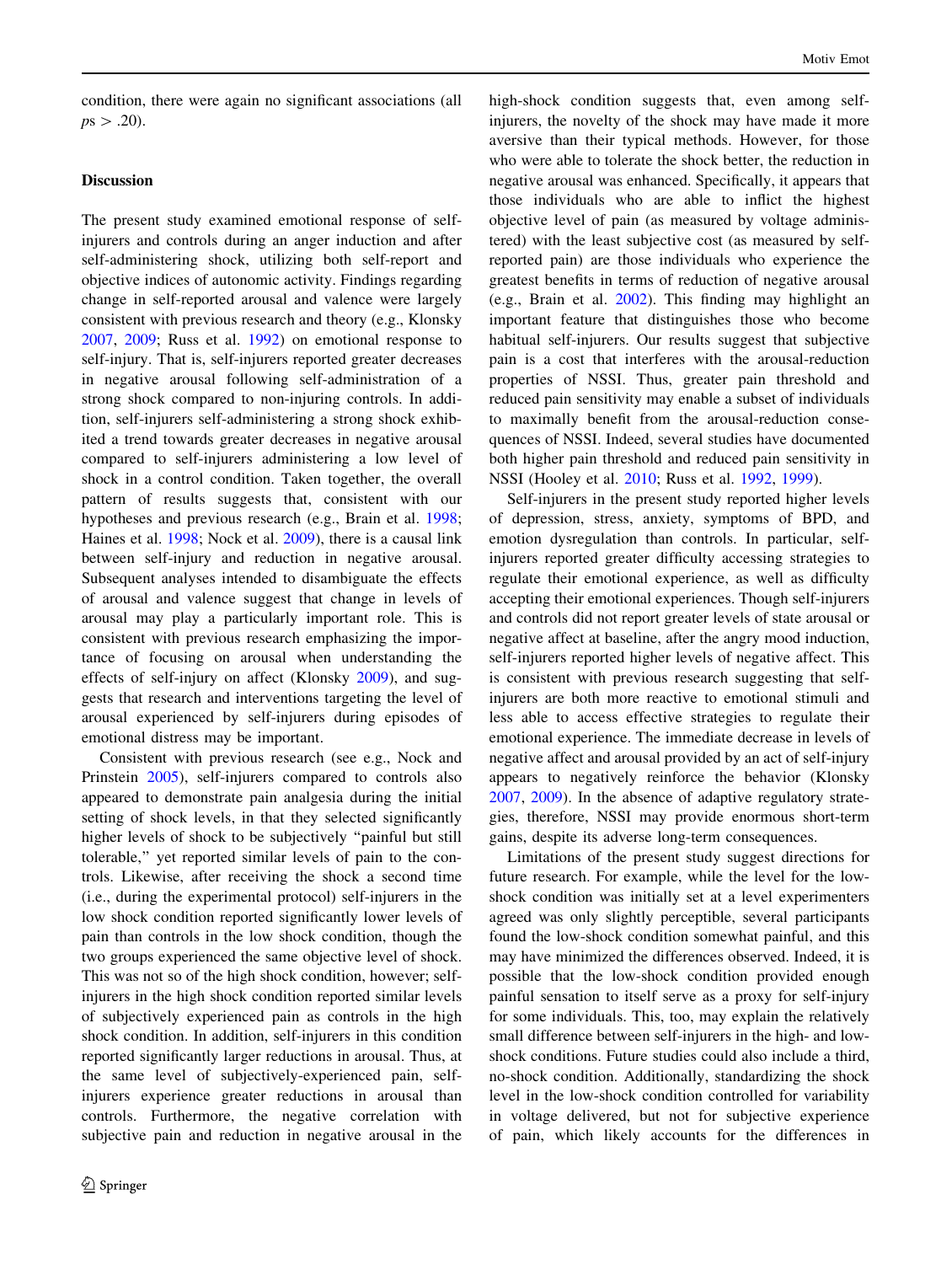<span id="page-10-0"></span>self-reported pain between self-injurers and controls in the low-shock condition at time two. Future studies might also examine the impact of allowing subjects to select a level of shock which is perceptible but not painful.

While the present findings support an affect-regulation model by which self-injurers engage in self-injury in order to reduce emotional arousal, the mechanisms underlying this change in arousal remain unclear. Some have proposed that decreases in negative affect may be caused by distraction from/avoidance of emotional experience caused by the shock (e.g., Chapman et al. [2006;](#page-11-0) Nock [2009](#page-11-0)). While this is possible, it is not clear from the results of the present study why the shock should have been more distracting for self-injurers than for controls. Release of endorphins as a result of self-injury has also been proposed as a mechanism underlying this change (e.g., Nock [2009\)](#page-11-0)—future studies combining physiological indices with self-report should be better able to elucidate the mechanisms by which NSSI might drive changes in affective states.

While shock appears to have been an adequate proxy for self-injury in the present study, the wide variety of methods of self-injury reported suggest that shock may not be equally effective for all individuals with a history of selfinjury. Specifically, the sensation elicited by a shock to the arm may be very different from the sensation elicited by hitting or banging oneself. The critical role seeing blood may play in affect reduction for self-injurers (Glenn and Klonsky [2010](#page-11-0)), may also make shock a less effective proxy. Furthermore, the relatively strenuous test imposed by the experimental conditions of the present study may have partially concealed the effects of the shock. For example, participants in the low-shock conditions may have been relieved upon not receiving the painful shock they selected, thus leading to reductions in negative arousal in this group. In naturalistic settings, self-injurers choose when and whether to self-injure, whereas in the present study participants were randomized to shock conditions. This may have created heightened negative arousal—particularly in the control participants—which was subsequently reduced upon receipt of a less-painful level of shock. Naturalistic research examining self-injurious behaviors as they occur in real life—utilizing methods such as ambulatory monitoring and ecological momentary assessment—avoid the need for self-injury proxies and artificial constraints on the behavior and could provide valuable information in the future as to processes preceding and underlying these behaviors (e.g., Nock et al. [2009\)](#page-11-0).

Additional limitations of the present study include a relatively small sample size  $(n = 39 \text{ self-injures})$ , reliance on a self-report measure to assess history of self-injury, and use of a college sample. Though between 14–17% of college students (Favazza et al. [1989](#page-11-0); Whitlock et al. [2006\)](#page-12-0) report a history of self-injury, the participants in the present study were most likely less severe than a clinical population. Indeed, in the present sample, only 54% of the selfinjury participants had engaged in NSSI within the 12 months prior to the study. Likewise, while control participants were screened to ensure no history of selfinjury, and while the self-injury group scored higher on clinical variables than the control group, the presence or absence of other psychological disorders in controls was not assessed. Future studies should examine emotional reactivity in larger samples of self-injurers and controls, as well as psychiatric controls with no history of self-injury, from community and clinical populations, and utilize structured interviews to diagnose self-injury as well as other disorders. Furthermore, the use of larger and more diverse samples should permit examination of the relationship between specific psychiatric constructs and reduction in negative affect following self-injury.

The present study adds valuable information to the growing body of research literature on self-injury, and begins to elucidate emotional processes underlying the performance of self-injurious behaviors. Future studies that aim to identify self-injury proxies best suited to laboratory research, as well as research utilizing methods with maximum external validity (e.g., ambulatory monitoring, diary methodologies), will be necessary to further clarify how and why self-injury reduces negative affective arousal.

#### References

- Andover, M., Pepper, C., Ryabchenko, K., Orrico, E., & Gibb, B. (2005). Self-mutilation and symptoms of depression, anxiety, and borderline personality disorder. Suicide and Life-Threatening Behavior, 35(5), 581–591.
- Bohus, M., Kleindienst, N., Limberger, M., Stieglitz, R., Domsalla, M., Chapman, A., et al. (2009). The short version of the borderline symptom list (BSL-23): Development and initial data on psychometric properties. Psychopathology, 42(1), 32–39.
- Bohus, M., Limberger, M., Frank, U., Chapman, A., Kuhler, T., & Stieglitz, R. (2007). Psychometric properties of the borderline symptom list (BSL). Psychopathology, 40(2), 126–132.
- Brain, K., Haines, J., & Williams, C. (1998). The psychophysiology of self-mutilation: Evidence of tension reduction. Archives of Suicide Research, 4(3), 227–242.
- Brain, K., Haines, J., & Williams, C. (2002). The psychophysiology of repetitive self-mutilation. Archives of Suicide Research, 6, 199–210.
- Bresin, K., Gordon, K., Bender, T., Gordon, L., & Joiner, T. (2010). No pain, no change: Reductions in prior negative affect following physical pain. Motivation and Emotion, 34, 1–8.
- Briere, J., & Gil, E. (1998). Self-mutilation in clinical and general population samples: Prevalence, correlates, and functions. American Journal of Orthopsychiatry, 68(4), 609–620.
- Brown, M., Comtois, K., & Linehan, M. (2002). Reasons for suicide attempts and nonsuicidal self-injury in women with borderline personality disorder. Journal of Abnormal Psychology, 111(1), 198.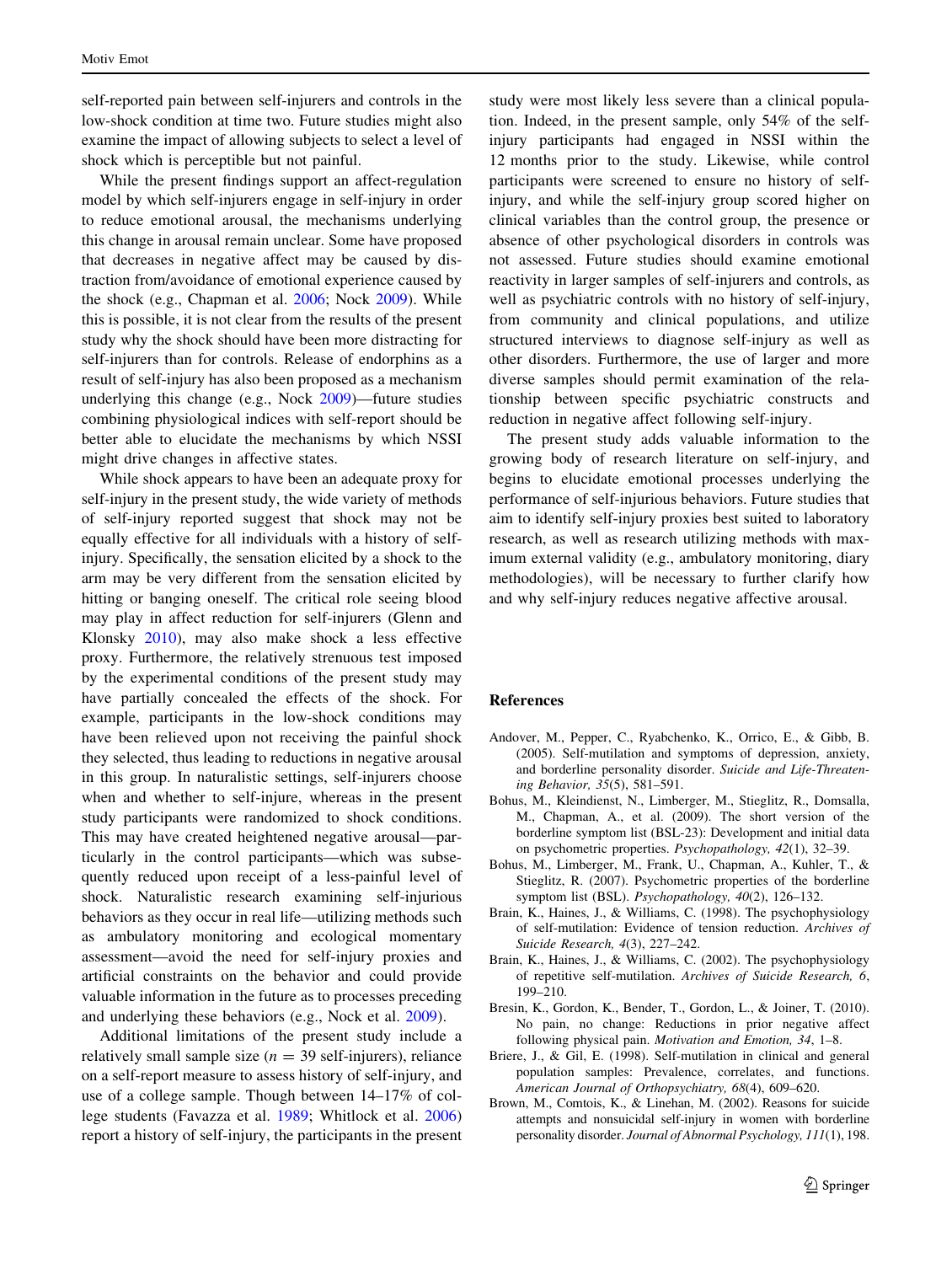- <span id="page-11-0"></span>Claes, L., Klonsky, E. D., Muehlenkamp, J., Kuppens, P., & Vandereycken, W. (2010). The affect-regulation function of nonsuicidal self-injury in eating-disordered patients: Which affect states are regulated? Comprehensive Psychiatry, 51(4), 386–392.
- Crowell, S., Beauchaine, T., McCauley, E., Smith, C., Stevens, A., & Sylvers, P. (2005). Psychological, autonomic, and serotonergic correlates of parasuicide among adolescent girls. Development and Psychopathology, 17(04), 1105–1127.
- Favazza, A., DeRosear, L., & Conterio, K. (1989). Self-mutilation and eating disorders. Suicide & Life-Threatening Behavior, 19(4), 352.
- Glenn, C., & Klonsky, E. (2010). The role of seeing blood in non suicidal self injury. Journal of Clinical Psychology, 66(4), 466–473.
- Glenn, C., Weinberg, A., & Klonsky, E. D. (2009). Relationship of the Borderline Symptom List (BSL) to DSM-IV borderline personality disorder criteria assessed by semi-structured interview. Psychopathology, 42, 394–398.
- Gratz, K., & Roemer, L. (2004). Multidimensional assessment of emotion regulation and dysregulation: Development, factor structure, and initial validation of the Difficulties in Emotion Regulation Scale. Journal of Psychopathology and Behavioral Assessment, 26(1), 41–54.
- Gratz, K., & Roemer, L. (2008). The relationship between emotion dysregulation and deliberate self-harm among female undergraduate students at an Urban Commuter University. Cognitive Behaviour Therapy, 37(1), 14–25.
- Haines, J., Williams, C., Brain, K., & Wilson, G. (1998). The psychophysiology of self-mutilation. Journal of Abnormal Psychology, 104(3), 471–489.
- Henry, J., & Crawford, J. (2005). The short-form version of the Depression Anxiety Stress Scales (DASS-21): Construct validity and normative data in a large non-clinical sample. British Journal of Clinical Psychology, 44(2), 227–240.
- Herpertz, S. (1995). Self injurious behaviour psychopathological and nosological characteristics in subtypes of self injurers. Acta Psychiatrica Scandinavica, 91(1), 57–68.
- Hollin, G. J. S., & Derbyshire, S. W. G. (2009). Cold pressor pain reduces phobic fear but fear does not reduce pain. Journal of Pain, 10, 1058–1064.
- Hooley, J., Ho, D., Slater, J., & Lockshin, A. (2010). Pain perception and nonsuicidal self-injury: A laboratory investigation. Personality Disorders: Theory, Research, and Treatment, 1(3), 170–179.
- Jacobson, C., & Gould, M. (2007). The epidemiology and phenomenology of non-suicidal self-injurious behavior among adolescents: A critical review of the literature. Archives of Suicide Research, 11(2), 129–147.
- Kemperman, I., Russ, M., & Shearin, E. (1997). Self-injurious behavior and mood regulation in borderline patients. Journal of Personality Disorders, 11(2), 146.
- Klonsky, E. D. (2007). The functions of deliberate self-injury: A review of the evidence. Clinical Psychology Review, 27(2), 226–239.
- Klonsky, E. D. (2009). The functions of self-injury in young adults who cut themselves: Clarifying the evidence for affect-regulation. Psychiatry Research, 166, 260–268.
- Klonsky, E. D., & Glenn, C. R. (2009). Assessing the functions of non-suicidal self-injury: Psychometric properties of the inventory of statements about self-injury (ISAS). Journal of Psychopathology and Behavioral Assessment, 31, 215–219.
- Klonsky, E. D., & Olino, T. (2008). Identifying clinically distinct subgroups of self-injurers among young adults: A latent class

analysis. Journal of Consulting and Clinical Psychology, 76(1), 22–27.

- Klonsky, E., Oltmanns, T., & Turkheimer, E. (2003). Deliberate selfharm in a nonclinical population: Prevalence and psychological correlates. American Journal of Psychiatry, 160(8), 1501.
- Lang, P. (1980). Self-assessment manikin. Gainesville, FL: The Center for Research in Psychophysiology, University of Florida.
- Lovibond, P., & Lovibond, S. (1995). The structure of negative emotional states: Comparison of the Depression Anxiety Stress Scales (DASS) with the Beck Depression and Anxiety Inventories. Behaviour Research and Therapy, 33(3), 335–343.
- Muehlenkamp, J. (2005). Self-injurious behavior as a separate clinical syndrome. American Journal of Orthopsychiatry, 75(2), 324–333.
- Muehlenkamp, J. J., Engel, S. G., Wadeson, A., Crosby, R. D., Wonderlich, S. A., Simonich, H., et al. (2009). Emotional states preceding and following acts of non-suicidal self-injury in bulimia nervosa patients. Behaviour Research and Therapy, 47(1), 83–87.
- Muehlenkamp, J., & Gutierrez, P. (2004). An investigation of differences between self-injurious behavior and suicide attempts in a sample of adolescents. Suicide and Life-Threatening Behavior, 34(1), 12–23.
- Najmi, S., Wegner, D., & Nock, M. (2007). Thought suppression and self-injurious thoughts and behaviors. Behaviour Research and Therapy, 45(8), 1957–1965.
- Nisbett, R., & Wilson, T. (1977). The halo effect: Evidence for unconscious alteration of judgments. Journal of Personality and Social Psychology, 35(4), 250–256.
- Nock, M. K. (2009). Why do people hurt themselves? New insights into the nature and functions of self-injury. Current Directions in Psychological Science, 18, 78–83.
- Nock, M., & Mendes, W. (2008). Physiological arousal, distress tolerance, and social problem-solving deficits among adolescent self-injurers. Journal of Consulting and Clinical Psychology, 76(1), 28–38.
- Nock, M., & Prinstein, M. (2005). Contextual features and behavioral functions of self-mutilation among adolescents. Journal of Abnormal Psychology, 114(1), 140–146.
- Nock, M. K., Prinstein, M. J., & Sterba, S. (2009). Revealing the form and function of self-injurious thoughts and behaviors: A realtime ecological assessment study among adolescents and young adults. Journal of Abnormal Psychology, 118, 816–827.
- Nock, M., Wedig, M., Holmberg, E., & Hooley, J. (2008). The emotion reactivity scale: Development, evaluation, and relation to self-injurious thoughts and behaviors. Behavior therapy, 39(2), 107–116.
- Rodham, K., Hawton, K., & Evans, E. (2004). Reasons for deliberate self-harm: Comparison of self-poisoners and self-cutters in a community sample of adolescents. Journal of the American Academy of Child and Adolescent Psychiatry, 43(1), 80–87.
- Ross, S., & Heath, N. (2002). A study of the frequency of selfmutilation in a community sample of adolescents. Journal of Youth and Adolescence, 31(1), 67-77.
- Russ, M. J., Campbell, S. S., Kakuma, T., Harrison, K., & Zanine, E. (1999). EEG theta activity and pain sensitivity in self-injurious borderline patients. Psychiatry Research, 89, 201–214.
- Russ, M., Roth, S., Lerman, A., Kakuma, T., Harrison, K., Shindledecker, R., et al. (1992). Pain perception in self-injurious patients with borderline personality disorder. Biological Psychiatry, 32(6), 501–511.
- Sachsse, U., Von der Heyde, S., & Huether, G. (2002). Stress regulation and self-mutilation. American Psychiatric Association, 159, 672.
- Shearer, S. (1994). Phenomenology of self-injury among inpatient women with borderline personality disorder. The Journal of Nervous and Mental Disease, 182(9), 524–526.